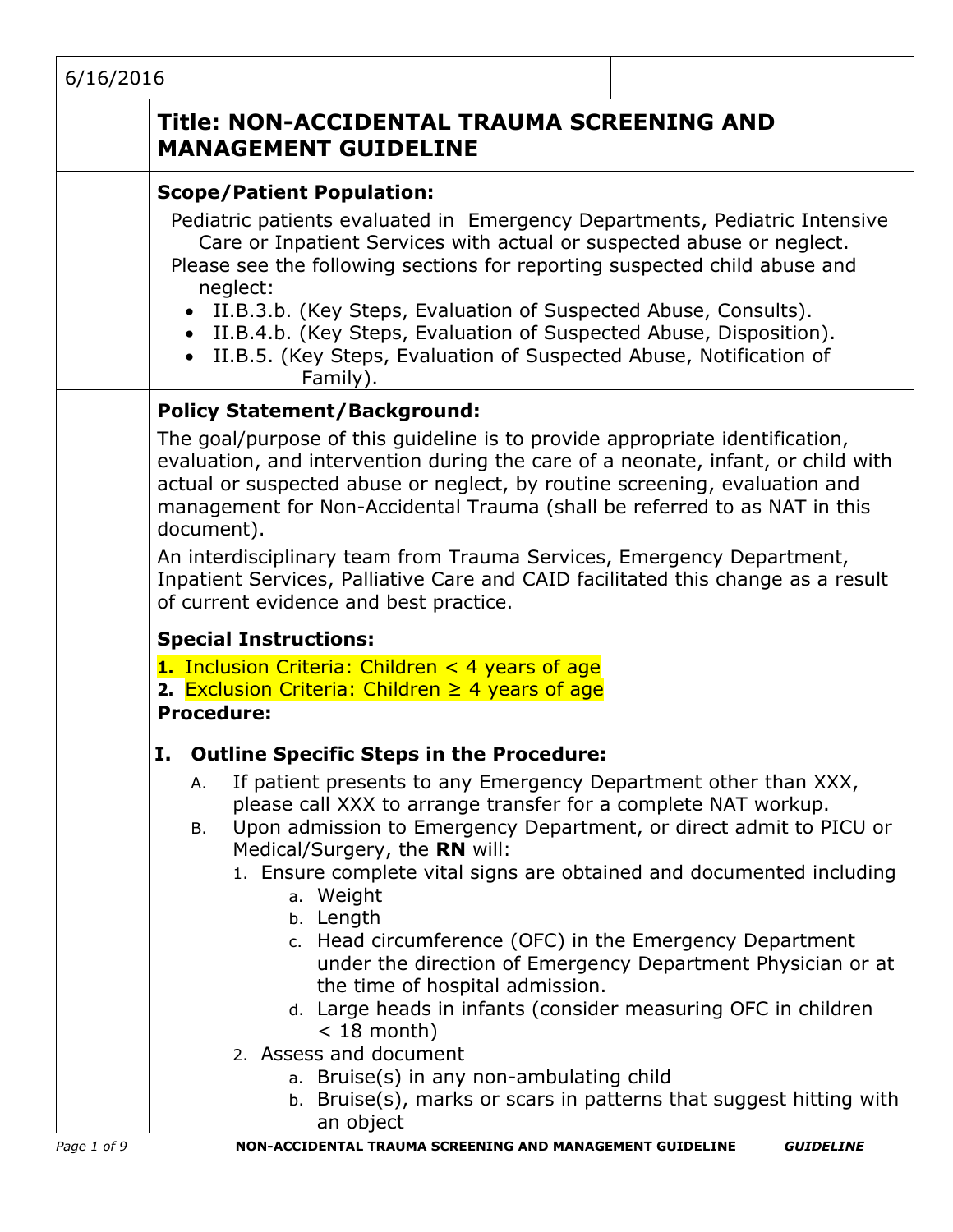| 3. Report all findings to Physician                                                 |
|-------------------------------------------------------------------------------------|
| Upon admission to Emergency Department, or direct admit to XXX,<br>C.               |
| Pediatric Intensive-Care Unit (PICU) or Medical/Surgery and Pediatric               |
| Trauma Service, the Physician will:                                                 |
| 1. Systematically review and document in H/P any "Red Flag" findings                |
| (see II. Below for detail).                                                         |
| a. "Red Flag" History of Present Injury                                             |
| b. "Red Flag" Physical Exam Findings                                                |
| c. "Red Flag" Radiographic Findings                                                 |
| 2. Systematically evaluate and document cases of suspected physical                 |
| abuse by following standards key steps outlined in Section II in this<br>Guideline. |
| 3. Care team huddles to ensure patient safety prior to discharge from               |
| both the ED and inpatient units (further explained in section II).                  |
|                                                                                     |
| II. Key Steps Should Be Outlined Clearly (see Appendix A for                        |
| algorithm):                                                                         |
| A. Screen neonate, infant or child                                                  |
| "Red Flag" History of Present Injury<br>1.                                          |
| No history or inconsistent history<br>$\bullet$                                     |
| • Changing history                                                                  |
| • Unwitnessed injury                                                                |
| • Delay in seeking care                                                             |
| • Prior ED visit                                                                    |
| • Domestic Violence in home                                                         |
| • Premature infant $(< 37$ weeks)                                                   |
| • Low birth weight/IUGR<br>• Chronic medical conditions                             |
| 2.                                                                                  |
| "Red Flag" Physical Exam Findings Infant<br>• Torn frenulum                         |
| FTT (weight, length, head circumference)                                            |
| Large heads in infants (consider measuring of OFC in children                       |
| $< 1$ yr)                                                                           |
| • Any bruise in any non-ambulating child- "if you don't cruise                      |
| you don't bruise"                                                                   |
| Any bruise in a non-exploratory location {especially the TEN                        |
| region - Torso (area covered by a standard girl's bathing suit),                    |
| <b>Ears and Neck</b> $} < 4$ yrs old (TEN-4)                                        |
| Bruises, marks, or scars in patterns that suggest hitting with an                   |
| object                                                                              |
| "Red Flag" Radiographic Findings<br>3.                                              |
| Metaphyseal fractures (corner)                                                      |
| Rib fractures (especially posterior) in infants                                     |
| Any fracture in a non-ambulating infant                                             |
| • An undiagnosed healing fracture                                                   |
| SDH and/or SAH on neuro-imaging in young children,                                  |
| particularly in the absence of skull fracture < 1 year                              |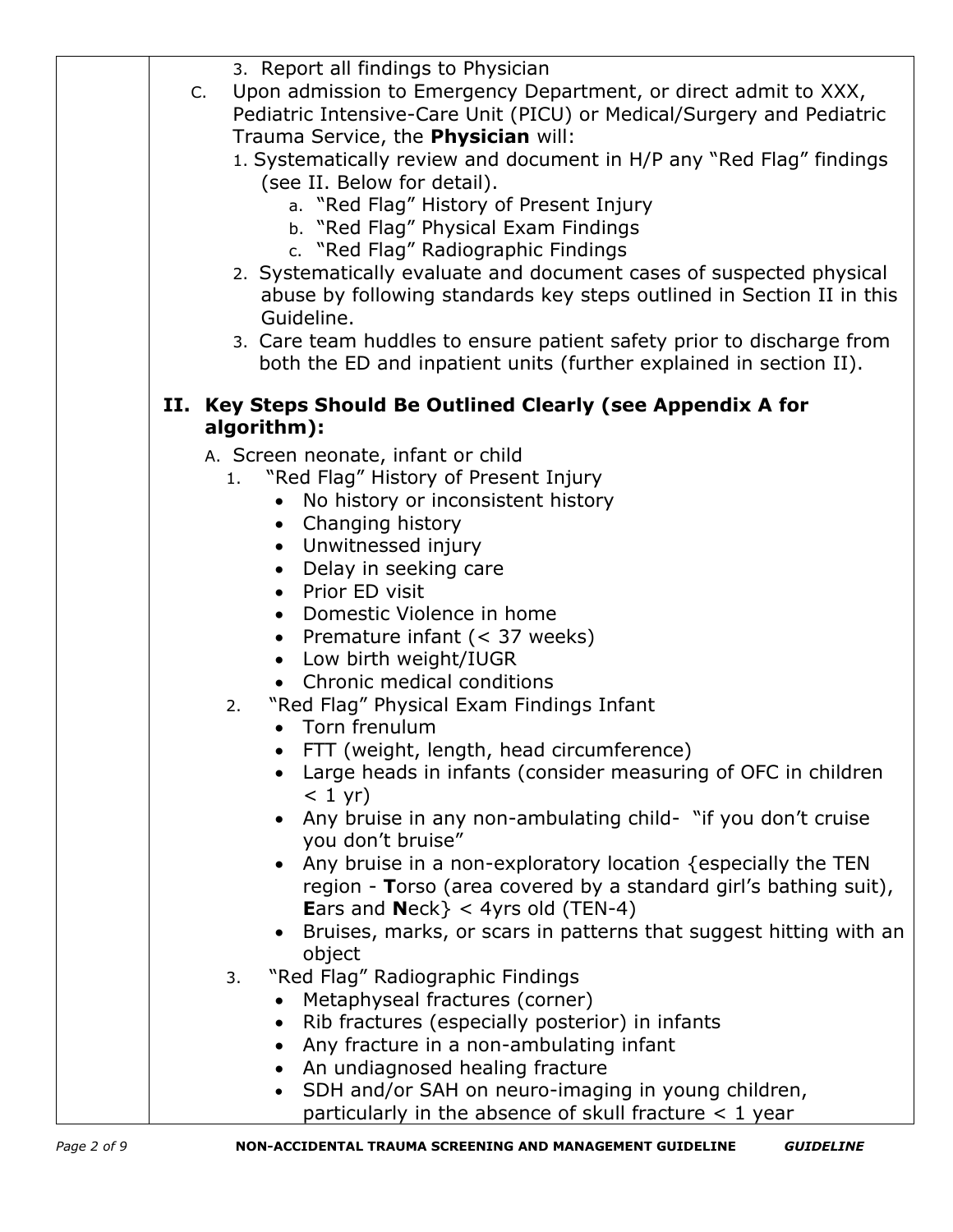| General for most patients:<br>a.<br>i. CBC & platelets; PT/PTT/INR (if concern of low/falling                   |
|-----------------------------------------------------------------------------------------------------------------|
| hemoglobin, repeat in am with retic)<br>ii. CMP                                                                 |
| iii. Lipase                                                                                                     |
| iv. Urinalysis - Dip, send for microscopic                                                                      |
| v. Comprehensive urine toxicology screen for $<$ 2 with                                                         |
| altered level of consciousness<br>b. If fractures are present:                                                  |
| Phosphate<br>i.                                                                                                 |
| ii. PTH                                                                                                         |
| iii. Vitamin D 25-OH                                                                                            |
| Radiology<br>2.                                                                                                 |
| Skeletal survey $\langle 2 \rangle$ years old (with 2 week follow up)<br>a.                                     |
| i. In ED if needed for disposition; or<br>ii. Within 24 hours of admission                                      |
| b. Head CT (non-contrast with 3D reconstruction) if                                                             |
| < 6 months of age and other findings of abuse<br>i.                                                             |
| Bruising to face or head injuries AND <12 months of age<br>ii.                                                  |
| iii. Neurologic symptoms $<$ 12 months of age (including soft<br>symptoms such as vomiting, fussiness)          |
| Abdominal CT if<br>C <sub>1</sub>                                                                               |
| Signs/symptoms of abdominal trauma<br>i.                                                                        |
| ii. ALT or AST if twice normal                                                                                  |
| iii. Bruising to abdomen or torso<br>3.<br>Consults                                                             |
| <b>Crisis Intervention Social Work</b><br>a <sub>1</sub>                                                        |
| Call CAID if diagnosis of abuse or likely abuse at:<br>b.                                                       |
| XXX, Monday-Friday 8 am to 5 pm; if after hours, leave a                                                        |
| message and call will be returned when they return<br>ii. XXX after hours and weekends (they can reach the CAID |
| Medical Director if necessary)                                                                                  |
| If needed, after hours consultation for suspected child                                                         |
| abuse or neglect is available through XXX. Request                                                              |
| the Child Abuse Physician on call. This service is<br>provided through the XXX. All patient care                |
| providers are required by law to report                                                                         |
| suspected child abuse and neglect or cause a                                                                    |
| report to be made and are considered to be                                                                      |
| "mandated reporters". Patient care staff have<br>a duty to make reports but may participate                     |
| collaboratively to assure that reports are                                                                      |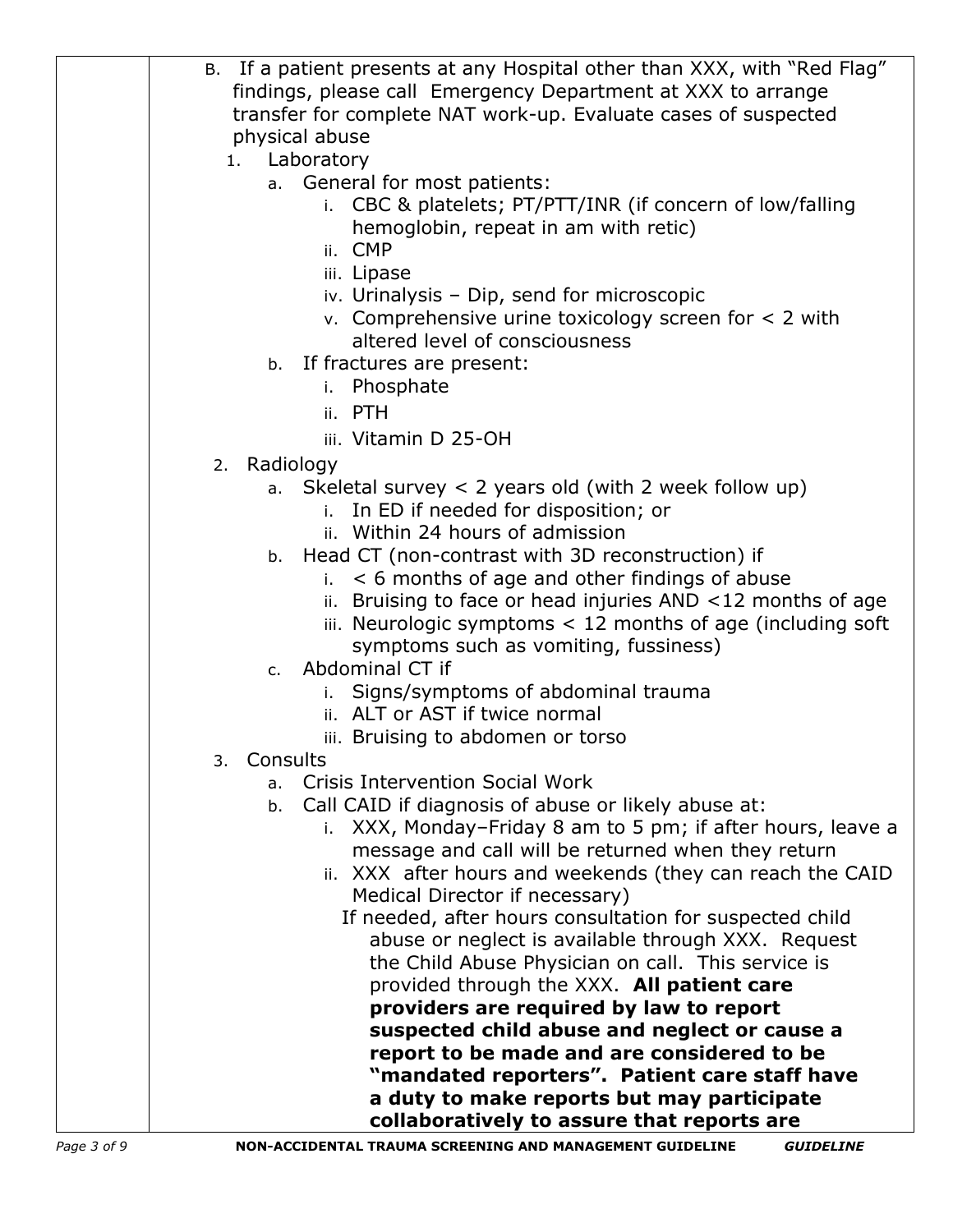|                | made. Collaborative referral does not negate<br>the responsibility of the individual if the call is<br>later not completed. |
|----------------|-----------------------------------------------------------------------------------------------------------------------------|
|                | c. Pediatric General Surgery for trauma evaluation                                                                          |
| d.             | If Head CT is abnormal and abuse is being considered, call                                                                  |
|                | Neurosurgery<br>i.                                                                                                          |
|                | ii. Ophthalmology for retinal exam (age less than 2 years)*                                                                 |
|                | iii. Neuropsychology                                                                                                        |
|                | iv. Child Advocacy                                                                                                          |
|                | *An Ophthalmology consult for a dilated eye exam is not necessary as part of                                                |
|                | the evaluation for NAT IF ALL OF THE FOLLOWING CRITERIA ARE MET:                                                            |
|                | 1. NORMAL head CT or CT with only a single, simple non-occipital                                                            |
|                | skull fracture                                                                                                              |
|                | 2. NORMAL mental status/neurologic exam                                                                                     |
|                | 3. NO FACIAL BRUISING                                                                                                       |
| 4. Disposition |                                                                                                                             |
|                | a. If any suspicion of NAT has been raised during the ED                                                                    |
|                | encounter, a face-to-face care team "huddle" must take place                                                                |
|                | prior to ED discharge. All members involved in the patient's                                                                |
|                | care should participate including (at a minimum) the ED                                                                     |
|                | physician, ED RN and Social Worker.                                                                                         |
|                | b. If any suspicion of NAT has been raised during ED encounter,                                                             |
|                | refer to the policy "Child Abuse Response and Reporting,                                                                    |
|                | Suspected" for detailed guidelines.                                                                                         |
|                | i. Ref. RCW 26.44 Abuse of Children Child Abuse: Response,                                                                  |
|                | Reporting, Suspected. RCW 26.44.056, , RCW 71.05.050                                                                        |
|                | a. RCW 26.44.056.                                                                                                           |
|                | c. For suspected abusive head trauma NAT cases that require                                                                 |
|                | admission for either:                                                                                                       |
|                | i. Intracranial abnormality identified on head CT                                                                           |
|                | ii. Suspected seizures from abusive head trauma                                                                             |
|                | A. Admission, as clinically indicated, to:                                                                                  |
|                | I. Medical/Surgical trauma service admission with                                                                           |
|                | Q2 hour neuro checks for further child abuse                                                                                |
|                | work up                                                                                                                     |
|                | Consider PICU admission for:<br>II.                                                                                         |
|                | a. Any child with intracranial injury/bleed or                                                                              |
|                | skull fracture(s) identified on head CT                                                                                     |
|                | b. Any child with normal head CT/no seizures                                                                                |
|                | but GCS $<$ 15                                                                                                              |
| d.             | For suspected NAT cases not involving head trauma, admission                                                                |
|                | to Medical/Surgical or PICU after injuries are reviewed by ED                                                               |
|                | MD and Pediatric General Surgeon as medically indicated.                                                                    |
| е.             | Prior to hospital discharge: care team "huddle" including all                                                               |
|                | members involved in the patient's care. Phone communication                                                                 |
|                | between may be utilized as necessary.                                                                                       |
| f.             | Outpatient CAID follow-up as needed.                                                                                        |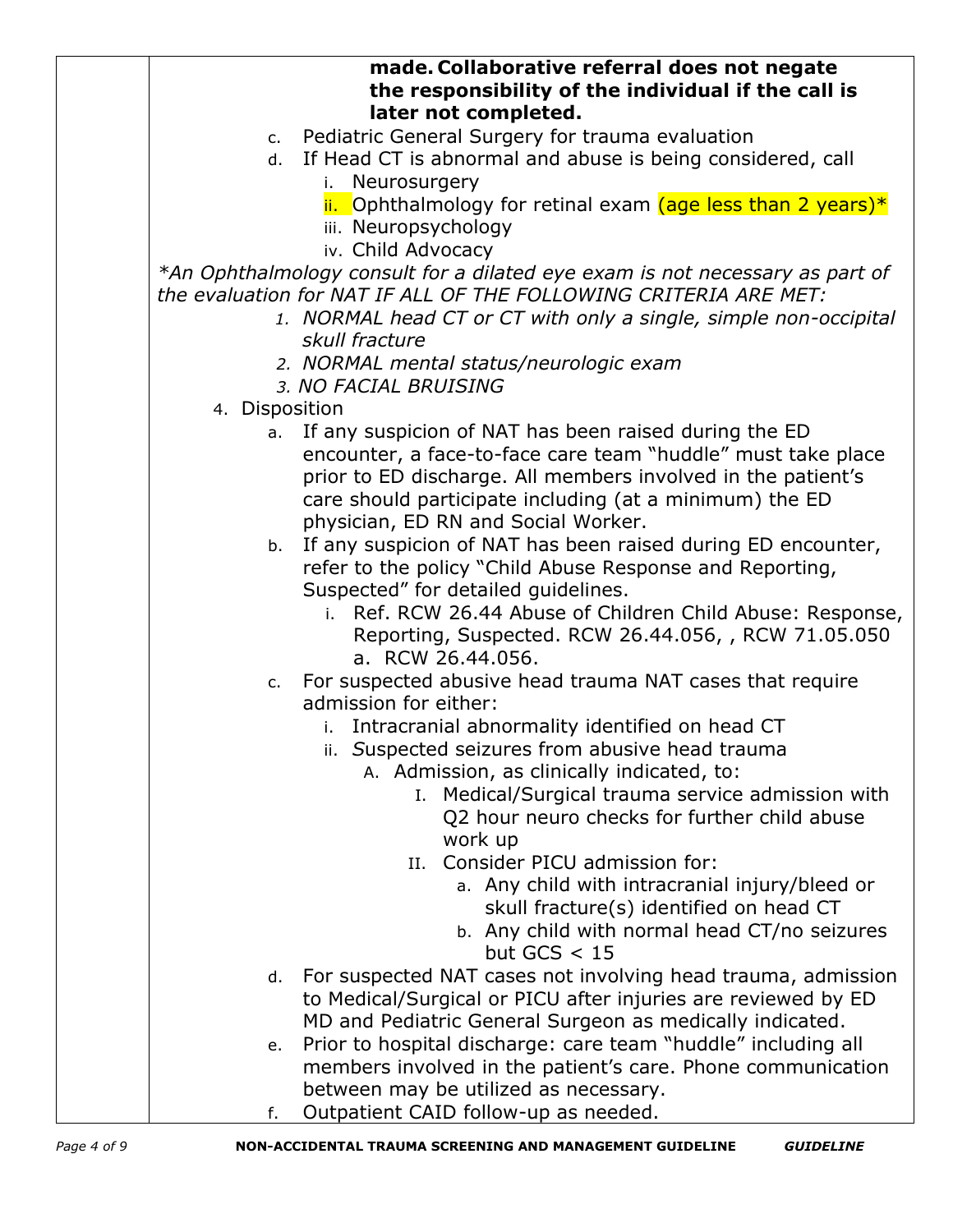| 5. Notification of Family:                                                                                                                                                                                                      |
|---------------------------------------------------------------------------------------------------------------------------------------------------------------------------------------------------------------------------------|
| 1. Notification to family should be straight forward and non-<br>punitive.                                                                                                                                                      |
| The communication should clarify that medical<br>providers are not investigators and that will be the<br>role of Child Protective Services<br>and/ or Law Enforcement.                                                          |
| B. Exceptions to Notification: Informing the family of                                                                                                                                                                          |
| suspicions of maltreatment may not be advisable in<br>the following situations:                                                                                                                                                 |
| 1. In some cases of suspected abuse, discussion with the<br>family may need to be postponed until the child is in a<br>safe placement or has                                                                                    |
| been formally assessed or interviewed. This may be<br>necessary to                                                                                                                                                              |
| avoid having the child threatened by the alleged<br>offender or to keep the parent from leaving the hospital<br>with the child untreated and potentially unsafe.<br>2. If discussion in the hospital could escalate the problem |
| and interfere with protective interventions, it may be<br>best to postpone                                                                                                                                                      |
| informing the family until the child has been treated and<br>a follow-up<br>plan is in place.                                                                                                                                   |
| III. Definitions:                                                                                                                                                                                                               |
| OFC - Occipital-fontal circumference<br>А.<br>TEN region - Torso, ear or neck<br>B.                                                                                                                                             |
| Child Advocacy Center- Umbrella agency for all local community<br>C.<br>agencies that work with child abuse investigations                                                                                                      |
| Related Policies: Head Injury Guideline; Traumatic Brain Injury Guideline;<br>Trauma Team Activation Policy; Child Abuse Response and Reporting,<br>Suspected; Infant/ Minor Child Hospital Hold and Protective Custody         |
| Related Forms: NAT Order Set; Trauma H/P                                                                                                                                                                                        |
| <b>References:</b><br>Martrille et al. A multicenter and prospective study of suspected cases of child<br>physical abuse. Int J Leg Med (2006) 120: 73-78                                                                       |
| Trocme et al. Nature and severity of physical harm caused by child abuse and<br>neglect: Results from the Canadian Incidence Study. JAMC (2003) 169 (9)                                                                         |
| Hurme et al. Risk factors for physical child abuse in infants and toddlers.<br>Pediatr Surg (2008) 18: 387-391                                                                                                                  |
| Ward & Bennett, Studying child abuse and neglect in Canada: We are just at<br>the beginning. CMAJ (2003) 169 (9).                                                                                                               |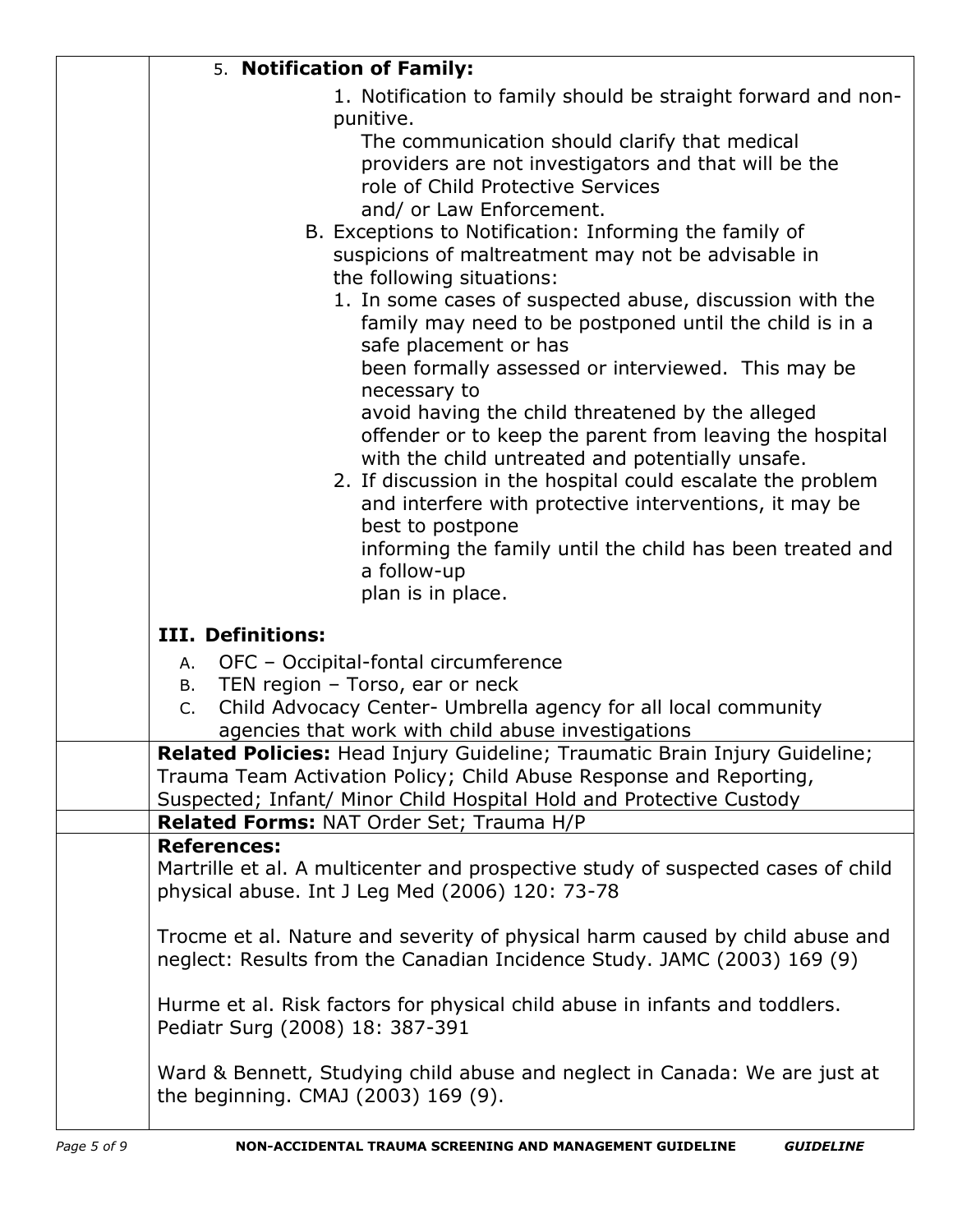|                                 | RCW 26.44 Abuse of Children. Child Abuse: Response, Reporting, Suspected, |  |
|---------------------------------|---------------------------------------------------------------------------|--|
|                                 | RCW 26.4.056, RCW 71.05.050, RCW 26.44.056                                |  |
|                                 | <b>Point of Contact:</b>                                                  |  |
|                                 |                                                                           |  |
| Original Date:                  |                                                                           |  |
| <b>Revision Dates:</b>          |                                                                           |  |
| Reviewed with no Changes Dates: |                                                                           |  |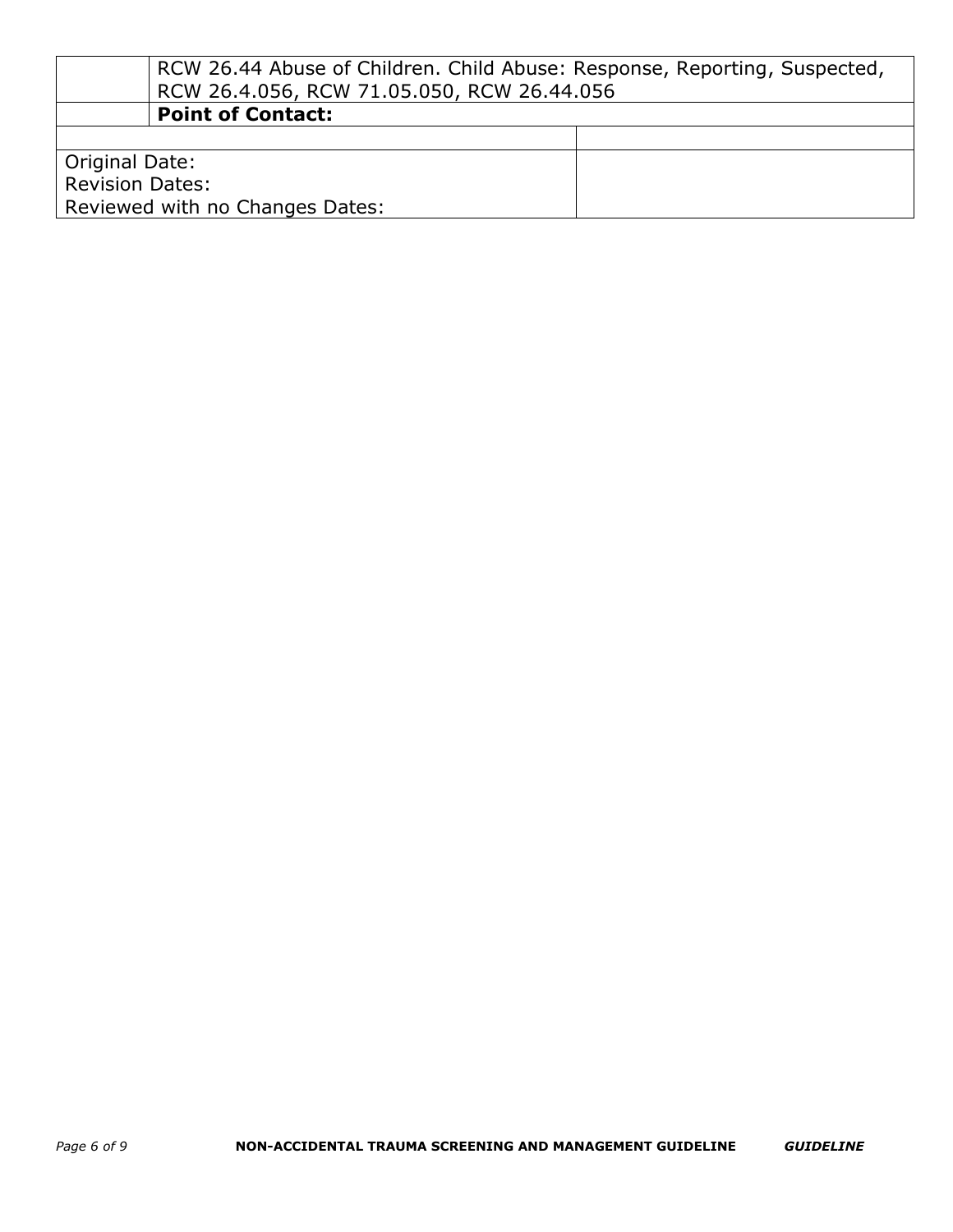# **Appendix A**

# **NON-ACCIDENTAL TRAUMA (NAT) SCREENING and MANAGEMENT GUIDELINE (INPT/OUTPT)**

| "Red Flag" History of Present Injury<br>No history or inconsistent hx<br>Changing history<br>Unwitnessed injury<br>Delay in seeking care<br>Prior ED visit | "Red Flag" Physical Exam Findings Infant<br>Torn frenulum<br>Rib fractures (especially<br>FTT (weight, length, head circumference)<br>Large heads in infants (consider measuring of OFC in<br>posterior) in infants<br>children $<$ 1 yr)<br>Any bruise in any non-ambulating child- "if you don't<br>infant<br>cruise you don't bruise"<br>An undiagnosed healing fracture<br>Any bruise in a non-exploratory location {especially<br>the TEN region-Torso (area covered by a standard<br>girl's bathing suit), Ears and Neck $} < 4$ yrs old (TEN-4)<br>Bruises, marks, or scars in patterns that suggest<br>skull fracture < 1 year<br>hitting with an object | "Red Flag" Radiographic Findings<br>Metaphyseal fractures (corner)<br>Any fracture in a non-ambulating |
|------------------------------------------------------------------------------------------------------------------------------------------------------------|------------------------------------------------------------------------------------------------------------------------------------------------------------------------------------------------------------------------------------------------------------------------------------------------------------------------------------------------------------------------------------------------------------------------------------------------------------------------------------------------------------------------------------------------------------------------------------------------------------------------------------------------------------------|--------------------------------------------------------------------------------------------------------|
| Premature infant (< 37 weeks)<br>Low birth weight/IUGR<br>Chronic medical conditions                                                                       |                                                                                                                                                                                                                                                                                                                                                                                                                                                                                                                                                                                                                                                                  | SDH and/or SAH on neuro-<br>imaging in young children,<br>particularly in the absence of               |

### **Recommended evaluation in cases of suspected physical abuse**

*Note: If patient presents at any MHS Hospital other than Mary Bridge Children's Hospital, with "Red Flag" findings, please call the MBCH Emergency Department at 253-403-1418 to arrange transfer for complete NAT workup.*

## **Laboratory**

#### **General for most patients**:

- i. CBC & platelets; PT/PTT/INR (if concern of low/falling Hgb, repeat in am with retic)
- ii. CMP
- iii. Lipase
- iv. Urinalysis Dip, send for microscopic
- v. Comprehensive urine toxicology screen for < 2 years old with altered level of consciousness

#### **If fractures are present:**

- i. Phos
- ii. PTH
- iii. Vit D 25-OH

#### ↓

#### **Radiology**

- a. Skeletal survey for < 2 years old (with 2 week follow up)
	- i. In ED if needed for disposition; or
	- ii. Within 24 hours of admission
	- ↓ b. Head CT (non-contrast with 3D reconstruction) if
		- i. < 6 months of age and other findings of abuse
		- ii. Bruising to face or head injuries AND < 12 months of age
		- iii. Neurologic symptoms < 12 months of age (including soft symptoms such as vomiting, fussiness)

#### c. Abdominal CT if

- i. S/Sx of abdominal trauma
- ii. ALT or AST if twice normal
- iii. Bruising to abdomen or torso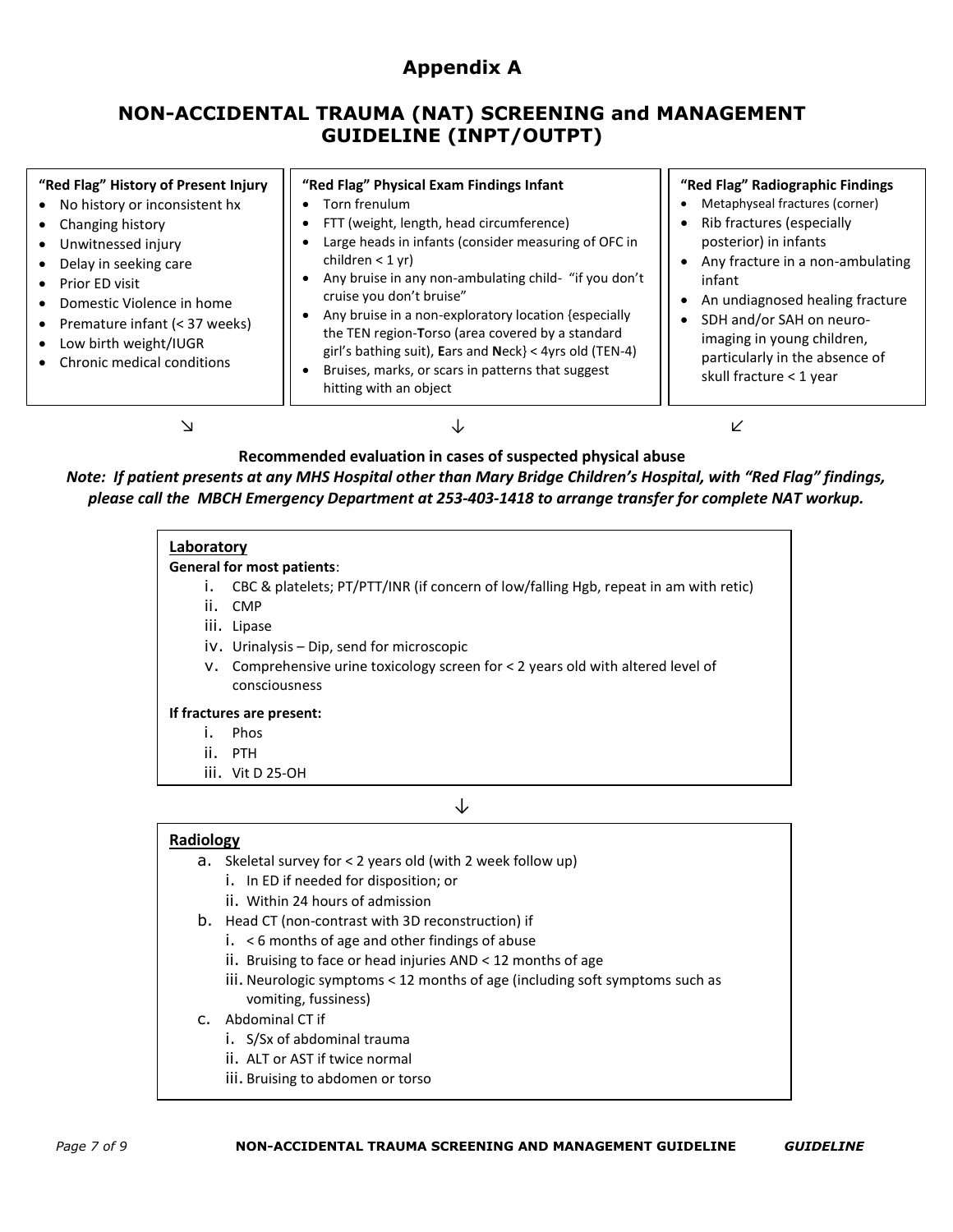| <b>Consults</b>                    |                                                                                                                           |
|------------------------------------|---------------------------------------------------------------------------------------------------------------------------|
| a.                                 | <b>Crisis Intervention Social Work</b>                                                                                    |
| b.                                 | Call CAID if diagnosis of abuse or likely abuse at:                                                                       |
|                                    | 403-1478, Monday-Friday 8 am to 5 pm; if after hours, leave a message and call will be<br>i.<br>returned when they return |
|                                    | ii. 403-1418, MB ED, after hours and weekends (they can reach the CAID Medical Director<br>if necessary)                  |
|                                    | If needed, after hours consultation for suspected child abuse or neglect is                                               |
|                                    | available through Seattle Children's Hospital (1-866-                                                                     |
|                                    | 987-2000). Request the Child Abuse Physician on call. This service is provided                                            |
|                                    | through the Child Abuse Consultation Network                                                                              |
|                                    | for Washington State. All patient care providers are required by law to report                                            |
|                                    | suspected child abuse and neglect or cause a report to be made and are                                                    |
|                                    | considered to be "mandated reporters". Patient care staff have a duty to make                                             |
|                                    | reports but may participate collaboratively to assure that reports are made.                                              |
|                                    | Collaborative referral does not negate the responsibility of the individual if the                                        |
|                                    | call is later not completed.                                                                                              |
| $C_{1}$                            | Pediatric General Surgery for trauma evaluation                                                                           |
| d.                                 | If Head CT is abnormal and abuse is being considered, call                                                                |
|                                    | i.<br>Neurosurgery                                                                                                        |
|                                    | ii. Ophthalmology for retinal exam (age less than 2 years)*                                                               |
|                                    | iii. Neuropsychology                                                                                                      |
|                                    | iv. Child Advocacy                                                                                                        |
| <b>FOLLOWING CRITERIA ARE MET:</b> | *An Ophthalmology consult for a dilated eye exam is not necessary as part of the evaluation for NAT IF ALL OF THE         |
|                                    | 1. NORMAL head CT or CT with only a single, simple non-occipital                                                          |
|                                    | skull fracture                                                                                                            |
|                                    | 2. NORMAL mental status/neurologic exam                                                                                   |
|                                    | 3. NO FACIAL BRUISING                                                                                                     |
|                                    |                                                                                                                           |

⅂

↓

<u> 1989 - Andrea Station Barbara, actor a component de la componentación de la componentación de la componentaci</u>

↓

 $\lceil$